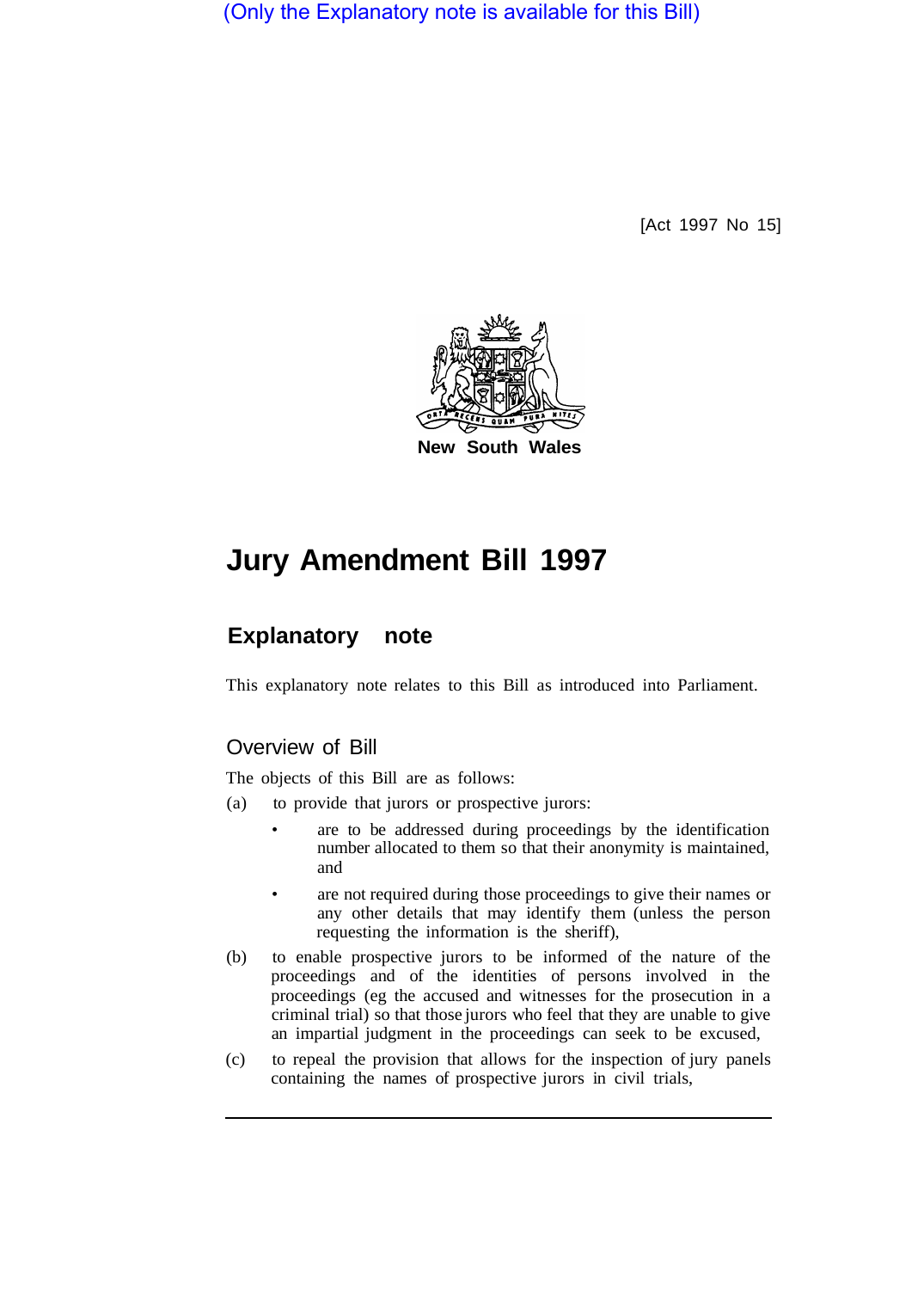Jury Amendment Bill 1997 [Act 1997 No 15]

**Explanatory note** 

- (d) in relation to the offence of soliciting information from or harassing a juror or former juror:
	- to omit the limitation that the information must be solicited for the purposes of publication or broadcasting, and
	- to increase the maximum penalty for the offence to 7 years imprisonment (currently the maximum penalty for the offence is \$5000 in the case of a corporation and \$2000 in any other case),
- (e) to make minor consequential amendments.

## Outline of provisions

**Clause** l specifies the short title of the proposed Act.

**Clause 2** provides for the commencement of the proposed Act on a day or days to be proclaimed.

**Clause 3** is a formal provision that gives effect to the Schedule of amendments to the *Jury Act 1977.* 

**Clause 4** is a formal provision that gives effect to the Schedule containing a consequential amendment to the *Criminal Procedure Act 1986.* 

#### **Schedule 1 Amendment of Jury Act 1977**

**Schedule 1 [2]** inserts proposed section 29 which provides for the allocation of identification numbers to jurors summoned to serve on a jury.

The jurors are to be informed of their identification number when they first attend for the purposes of a trial, coronial inquest or coronial inquiry in response to a summons for jury service (the *Jury Act 1977* defines a *coronial inquest* to include a coronial inquiry). The jurors are to be addressed or referred to by their identification number during the relevant proceedings.

Regulations may be made in respect of matters relating to identification numbers (eg the way in which those numbers are allocated). **Schedule 1** [1] inserts a definition of *identification number* in section 4.

**Schedule l [3]** inserts proposed section 37 which provides that a person who is summoned for jury service is not required, at any time the person attends for the purposes of the proceedings, to disclose the person's name or any other matter that identifies or is likely to lead to the identification of the person. The proposed section does not prevent the sheriff from requiring a person so summoned to provide such information to the sheriff.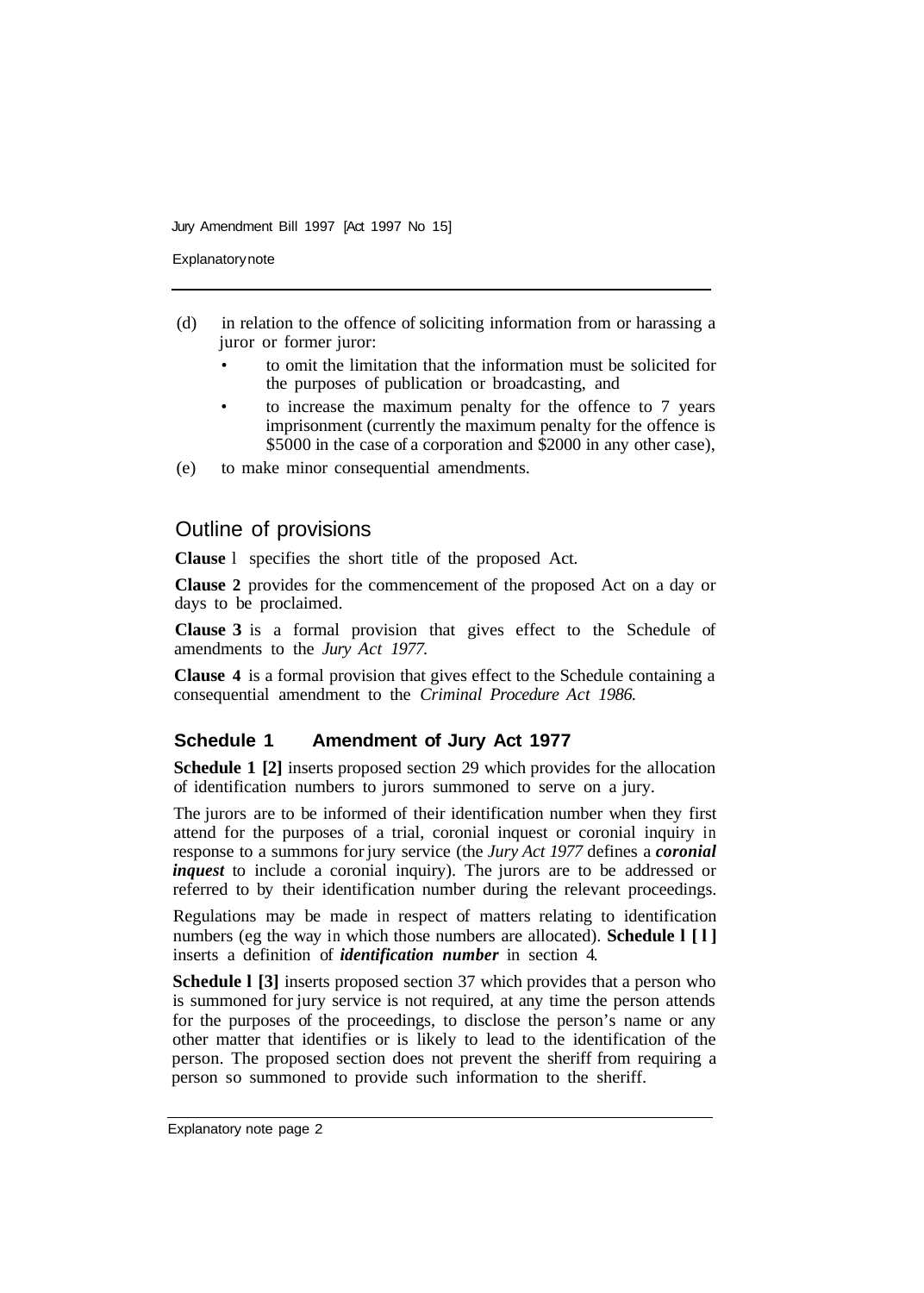Jury Amendment Bill 1997 [Act 1997 No 15]

Explanatory note

**Schedule l [4]** and **[5]** amend section 38 (7) to require prospective jurors in a criminal trial to be informed of the details of the proceedings (including the names of the prosecution witnesses) so that they can ask to be excused if they feel that they are unable to give an impartial judgment in the proceedings. At present, the section gives the trial judge a discretion as to whether that information is to be provided to jurors.

**Schedule 1 [6]** amends section 38 to extend the requirement for prospective jurors to be informed of the details of the proceedings concerned to:

(a) civil trials (proposed section 38 (8)), and

(b) coronial inquests and coronial inquiries (proposed section 38 (9)).

However, the identity of a witness in a trial, coronial inquest or coronial inquiry is not to be disclosed if the witness is a person in a NSW, Commonwealth or interstate witness protection program (proposed section 38  $(10)$ .

Regulations may be made with respect to informing jurors of the details of the proceedings concerned and associated matters (proposed section 38 (11)).

**Schedule 1 [7]** omits section 40 (which provides for the inspection of jury panels containing the names of prospective jurors in civil trials).

**Schedule 1 [8]** amends section 45 to specify the time for making challenges to jurors. **Schedule 1 [9]** makes a consequential amendment.

**Schedule 1 [10]** and **[13]** correct incorrect cross-references.

**Schedule l [11]** amends section 48 to provide for the use of identification numbers (instead of jurors' names) in the selection of juries in criminal trials.

**Schedule 1 [12] replaces existing section 49. The proposed section deals** with the selection of juries in civil trials and provides for the use of identification numbers (instead of jurors' names).

**Schedule 1 [14]** amends section 50 to provide for the use of identification numbers (instead of jurors' names) in the selection of juries in coronial inquests or coronial inquiries.

**Schedule 1** [15] amends section 51 to require the identification numbers of additional jurors who are required to complete the ballot for a jury in a trial, coronial inquest or coronial inquiry to be added to the panel of jurors for the trial, coronial inquest or coronial inquiry.

**Schedule l [16]** amends section 67A as a result of the use of identification numbers for jurors. At present, the section makes it an offence for a person to inspect, or make available to another person, certain documents relating to jurors unless the person has access to those documents for the purposes of